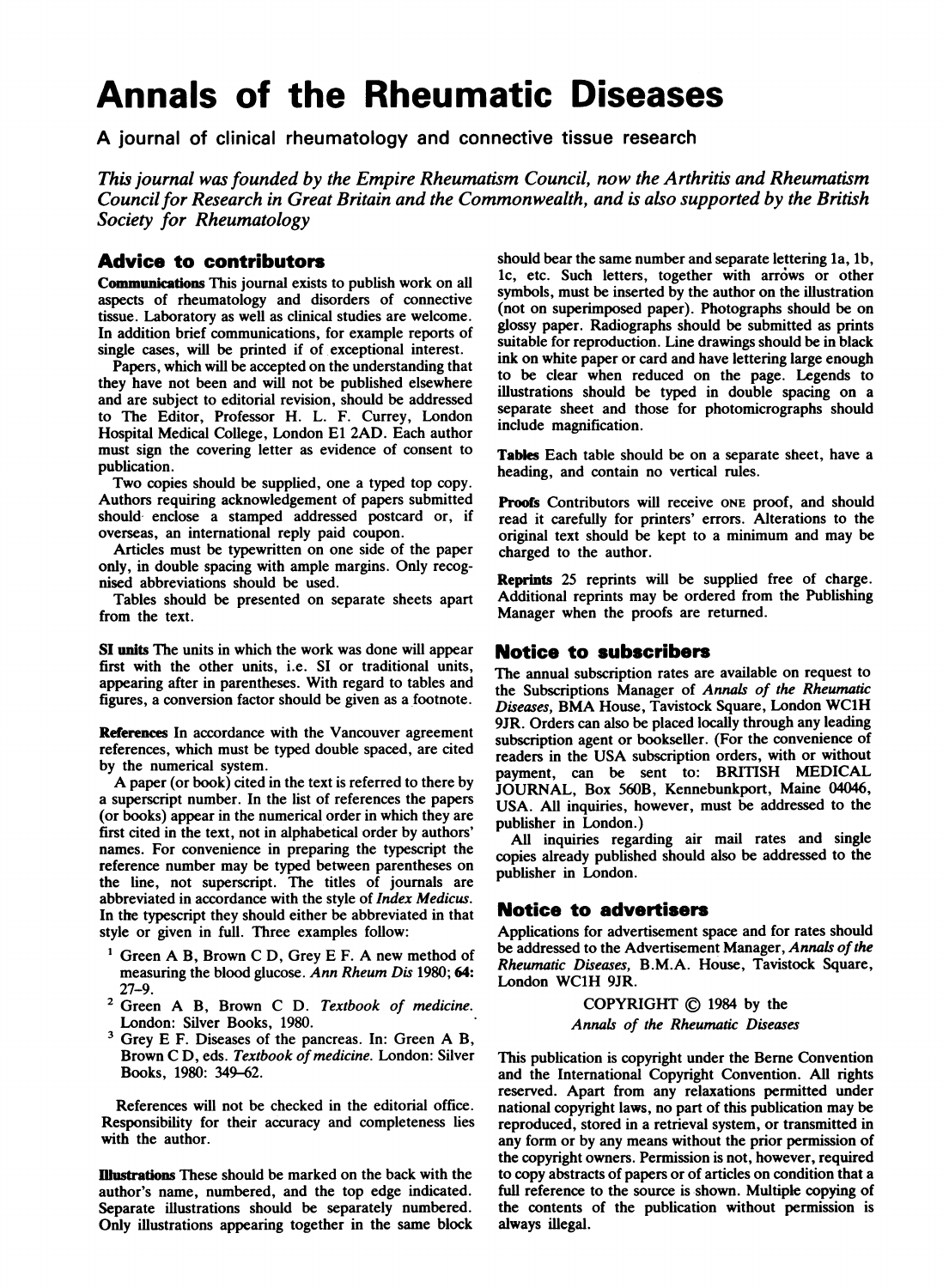June 1984 Volume 43 No 3

# Annals of the Rheumatic Diseases

# A journal of clinical rheumatology and connective tissue research

EDITOR H. L. F. Currey

ASSOCIATE EDITORS C. G. Barnes V. Wright

EDITORIAL COMMIITEE

B. M. Ansell E. G. L. Bywaters A. M. Denman A. St. J. Dixon D. L. Gardner E. B. D. Hamilton T. E. Hardingham E. J. Holborow G. R. V. Hughes P. M. Johnson P. J. Maddison R. N. Maini A. G. Mowat R. G. G. Russell K. W. Walton J. B. Weiss P. H. N. Wood D. E. Woolley Editor British Medical Journal

Appointed by the British Medical Association

TECHNICAL EDITOR T. D. V. Swinscow

This journal publishes papers on all aspects ofrheumatology and disorders of connective tissue. Laboratory as well as clinical studies are welcome. In addition brief communications, for example reports of single cases, will be printed ifof exceptional interest.

PUBLISHED SIX TIMES A YEAR

British Medical Association Tavistock Square London WC1H 9JR